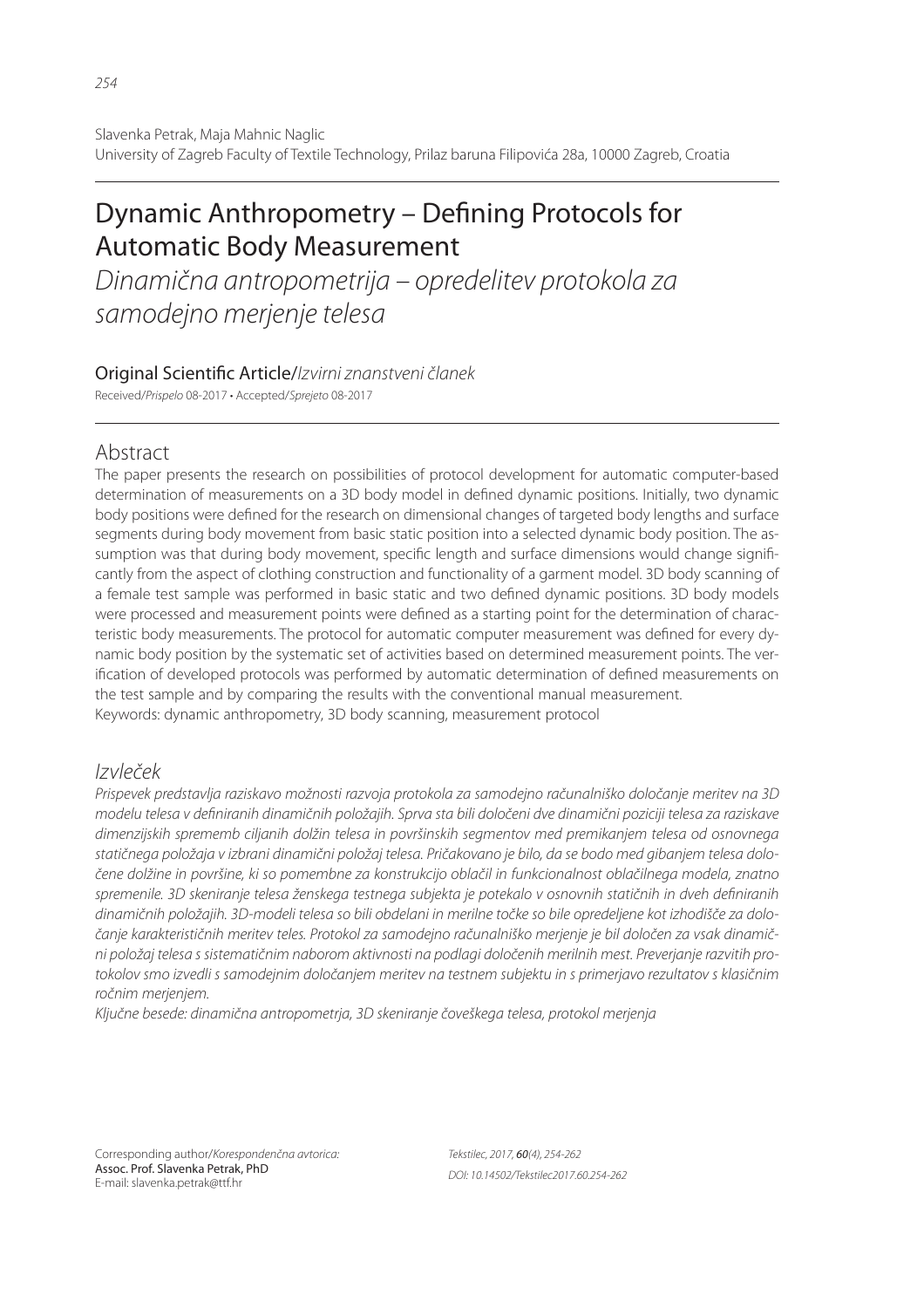### 1 Introduction

Anthropometric human body measurement is the basis for obtaining accurate data on human body measures which are necessary for the construction of clothing block patterns [1]. Body measurements using conventional measuring instruments have been increasingly replaced by the use of modern computer technologies, such as various types of 3D body scanners [2, 3]. In addition to the determination of linear body measures, as the most commonly used data in the garment industry and on which the conventional garment construction is based, 3D scans are used to obtain body shape data, anthropometric relationships of individual body parts, deviations from normal proportions, and body posture [4, 5]. This enables the relevant data, necessary for the computer construction and the adjustment of garment patterns according to the individual anthropometric body characteristics of a particular subject [6, 7].

3D scanning technology can also be used for obtaining data on dynamic anthropometry, which is especially important when developing clothing for special purposes with high demands on functionality and fit [8]. Depending on the body position and motion, body surface areas are deforming and body measurements are changing, which demands additional ease allowances on correspondent segments of the garment [9, 10].

The international standard ISO 20685 has been developed to ensure the comparability of body measurements that are determined by standard ISO 7250 (Basic human body measurements of technological design) and ISO 8559 (Garment construction and anthropometric survey-body dimensions), obtained by using different types of 3D body scanners [11]. However, the accompanying computer programs applied for measurement on the obtained 3D point clouds at the end of the scanning process at this point enable automatic measurement procedure only in the basic standing body position.

If it is necessary to determine body measurements in any of the dynamic positions, it is performed interactively, with precision measurement being largely dependent on the user/measurer. Such a measurement method is not appropriate for serial measurements of test subjects since the positioning of the measurement points has to be repeated for each subject in the same way in order to determine measurements. During manual interactive positioning it is

*255 Dynamic Anthropometry – Defi ning Protocols for Automatic Body Measurement*

very difficult to achieve the measurement precision and comparability of the measurement results for a sample of test subjects. In that sense, the paper presents the method of defining the protocols for body measurement in two dynamic body positions as a starting point for the improvement of the clothing construction methods as well as the design and development of functional garment models.

# 2 Methodology

#### *2.1 Defi ning dynamic positions and 3D body scaning of female test subjects*

Since the main objective of the research was to perform the analysis of the targeted lengths dimensions and body surface segments in the static and dynamic positions, two dynamic body positions were initially selected for 3D body scanning of female test subjects, together with standard static position, Figure 1.



Figure 1: Scanned body models of female test subject in standard static and selected dynamic body positions

The test subjects were scanned with precisely positioned markers on the body at defined measurement points. Total of 80 female test subjects aged 20 to 30 years were scanned for the study using the laser 3D body scanner Vitus Smart developed by Human Solutions. After the performed 3D body scanning, an automatic measurement procedure was performed, with the control of the anthropometric points and measurements on every scanned model. Within the standard, 152 body measurements were determined for every test subject in the basic static body position according to ISO 20685: 2010.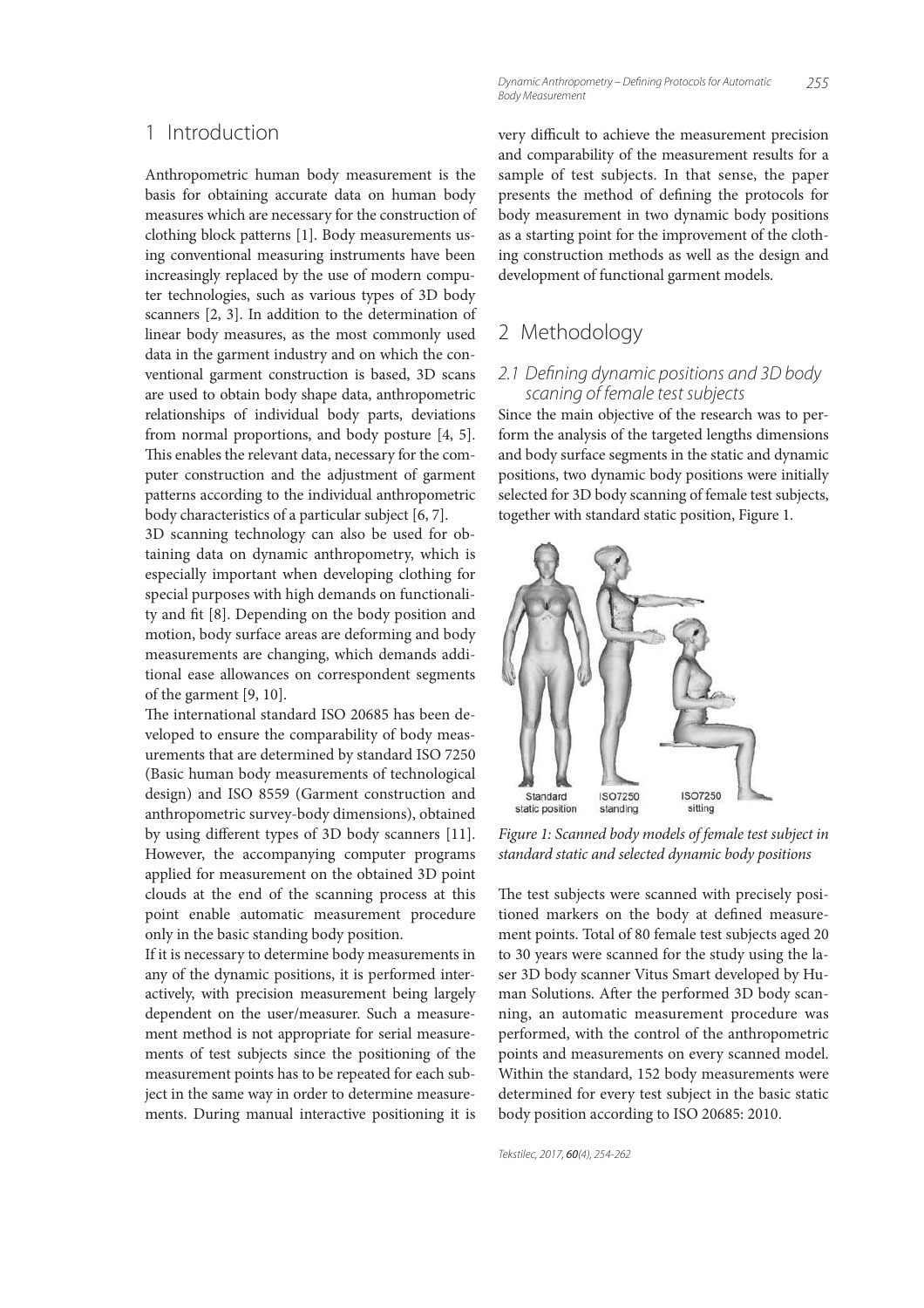**Dynamic Anthropometry – Defining Protocols for Automatic** *Body Measurement*

#### *2.2 3D models computer processing*

Every particular 3D point cloud, i.e. body model of every test subject in static and dynamic positions was computer processed using the software Anthroscan 2016 (3.4.0.). Processing included closing body models surfaces and creating one-layered closed polygonal model.

#### 2.3 Defining of measurement points and *characteristic body dimensions*

Measurement points were defined at the positions of recorded markers on the body as a starting point for the development of measurement protocols in dynamic positions. A total of 14 measurement points was defined for the dynamic Position 1, and 22 measuring points for the dynamic Position 2. The selected measurement points were specifically targeted for the purpose of determining the measurements that are from the aspect of achieving functionality of the garment model in dynamic conditions significant for clothing construction, Figure 2.



Figure 2: Positions 1 and 2 with selection of defined measurements

The measurements in dynamic positions were also selected to be correspondent with the measurements in static position and to enable comparison of targeted dimensions based on the body dynamics. The protocol defines 11 measurements for position 1, Table 1, and 22 measurements for position 2, Table 2.

Table 1: Defined measurements for position 1

| Position 1 |                          |  |  |  |
|------------|--------------------------|--|--|--|
| No.        | Measurement              |  |  |  |
| 1.         | Body height, Figure 2a   |  |  |  |
| 2.         | Eye height               |  |  |  |
| 3.         | Shoulder height          |  |  |  |
| 4.         | Elbow height, Figure 2d  |  |  |  |
| 5.         | Iliac spine height       |  |  |  |
| 6.         | Crotch height            |  |  |  |
| 7.         | Tibial height, Figure 2b |  |  |  |
| 8.         | Chest depth              |  |  |  |
| 9.         | Body depth               |  |  |  |
| 10.        | Chest width              |  |  |  |
| 11.        | Hip width, Figure 2c     |  |  |  |

Table 2: Defined measurements for position 2

| Position 2       |                            |  |  |  |
|------------------|----------------------------|--|--|--|
| N <sub>0</sub>   | Measurement                |  |  |  |
| 1.               | Sitting height, Figure 2e  |  |  |  |
| 2.               | Eye height                 |  |  |  |
| 3.               | Cervical height            |  |  |  |
| $\overline{4}$ . | Shoulder height            |  |  |  |
| 5.               | Elbow height, Figure 2h    |  |  |  |
| 6.               | Shoulder-elbow length      |  |  |  |
| 7.               | Elbow-wrist length         |  |  |  |
| 8.               | Shoulder biacromial length |  |  |  |
| 9.               | Shoulder bideltoid width   |  |  |  |
| 10.              | Elbow width                |  |  |  |
| 11.              | Hip width, Figure 2g       |  |  |  |
| 12.              | Lower leg length           |  |  |  |
| 13.              | Thigh width                |  |  |  |
| 14.              | Knee height, Figure 2f     |  |  |  |
| 15.              | Abdominal depth            |  |  |  |
| 16.              | Thorax depth               |  |  |  |
| 17.              | Buttock-abdomen depth      |  |  |  |
| 18.              | Elbow length               |  |  |  |
| 19.              | Forearm-fingertip length   |  |  |  |
| 20.              | Buttock/Seat depth         |  |  |  |
| 21.              | Buttock-knee length        |  |  |  |
| 22.              | Neck circumference         |  |  |  |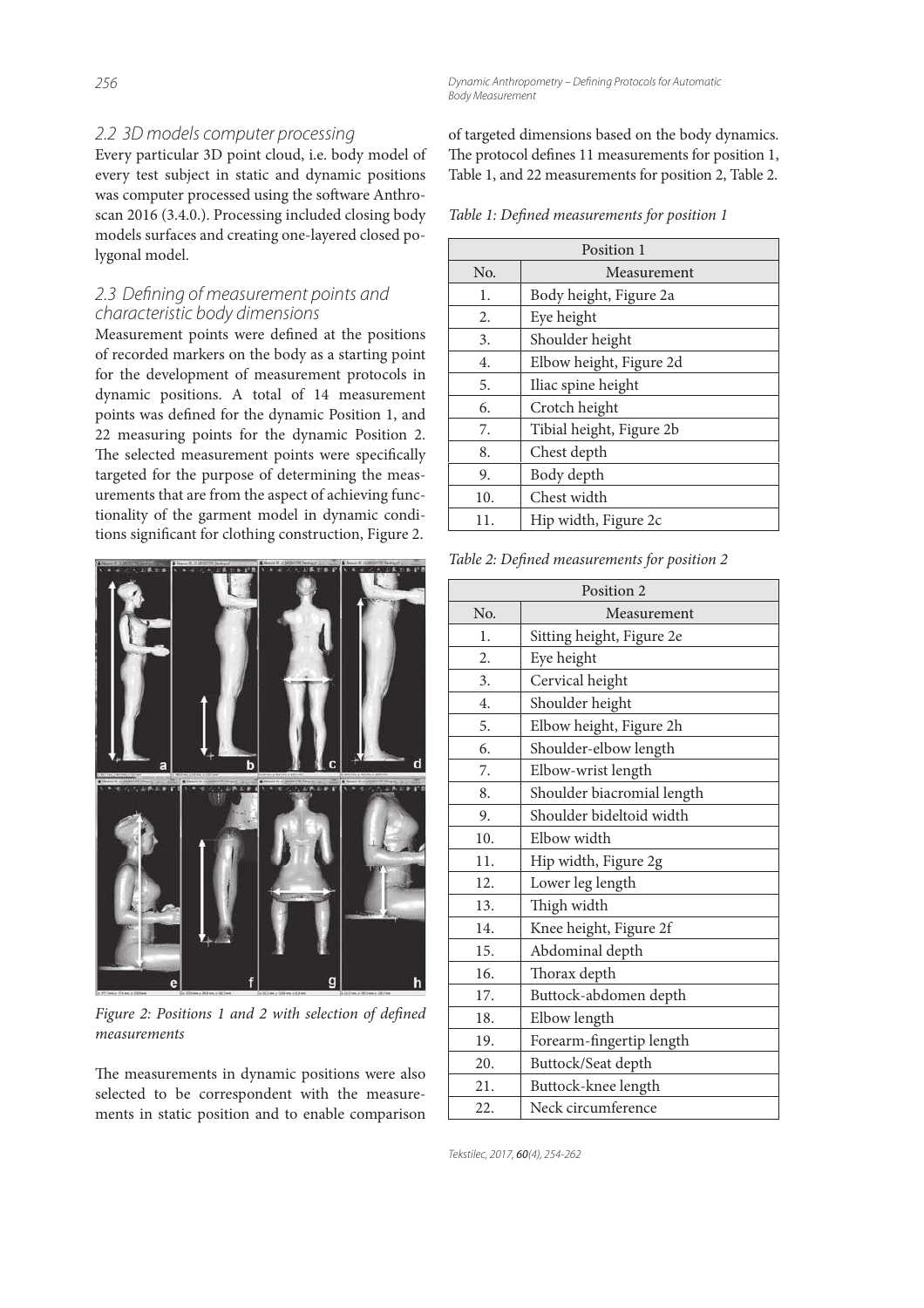*measurement of body in dynamic position* When defining a protocol for automatic measurement, it is primarily necessary to load each scanned 3D body model in dynamic position into the same file with the appropriate 3D model in the static position, Figure 3. A created combined scans file needs to be stored as a protocol configuration within the Anthroscan program.



Figure 3: Combined scans data file

In this way, the connection between the scanned models in the dynamic positions and the anthropometric points defined by the ISO 7520 standard is achieved. Loading of the created file into the program enables defining of target dimensions in the dynamic position, whereby the coordinates of anthropometric points between which the measurement will be performed are defined directly on the 3D model.

The positions of the defined anthropometric points are stored as a file of measurements within the defined protocol. The protocol must be defined separately for each selected dynamic position, after which the automatic measurement of scanned body models in dynamic positions is enabled by selecting desired protocol within the program menu.

A combination of protocols can be achieved by proper naming of the scanned model files within the particular group with the protocol as a name prefix of the group. Based on the name prefix, the system will automatically apply a targeted protocol without the need to select it. In this case, it is necessary to create bmp image files of the targeted positions based on which the system will recognize which scan model within the combined scans file is appropriate for the application of each protocol. This also enables the application of multiple protocols in the same measurement procedure. Despite the fact that the protocols for measurement in dynamic positions are defined separately based on group naming, the system will link proper scan model with the targeted protocol.

The protocol also enables automatic creation of a measurement table, i.e. html file with measurements and coordinates of anthropometric points. It is also possible to create a specific measurement menu only with the selection of the measurements that will be included in further analysis, Figure 4.



Figure 4: Menu with selection of measurements for analysis of hip width differences between positions 1 and 2

# 3 Results and discussion

Defined protocols for automatic body measurement in selected dynamic positions were applied on a sample of 80 female test subjects, aged 20-30 years. The measurement was performed on the files with the combined static and dynamic scan models.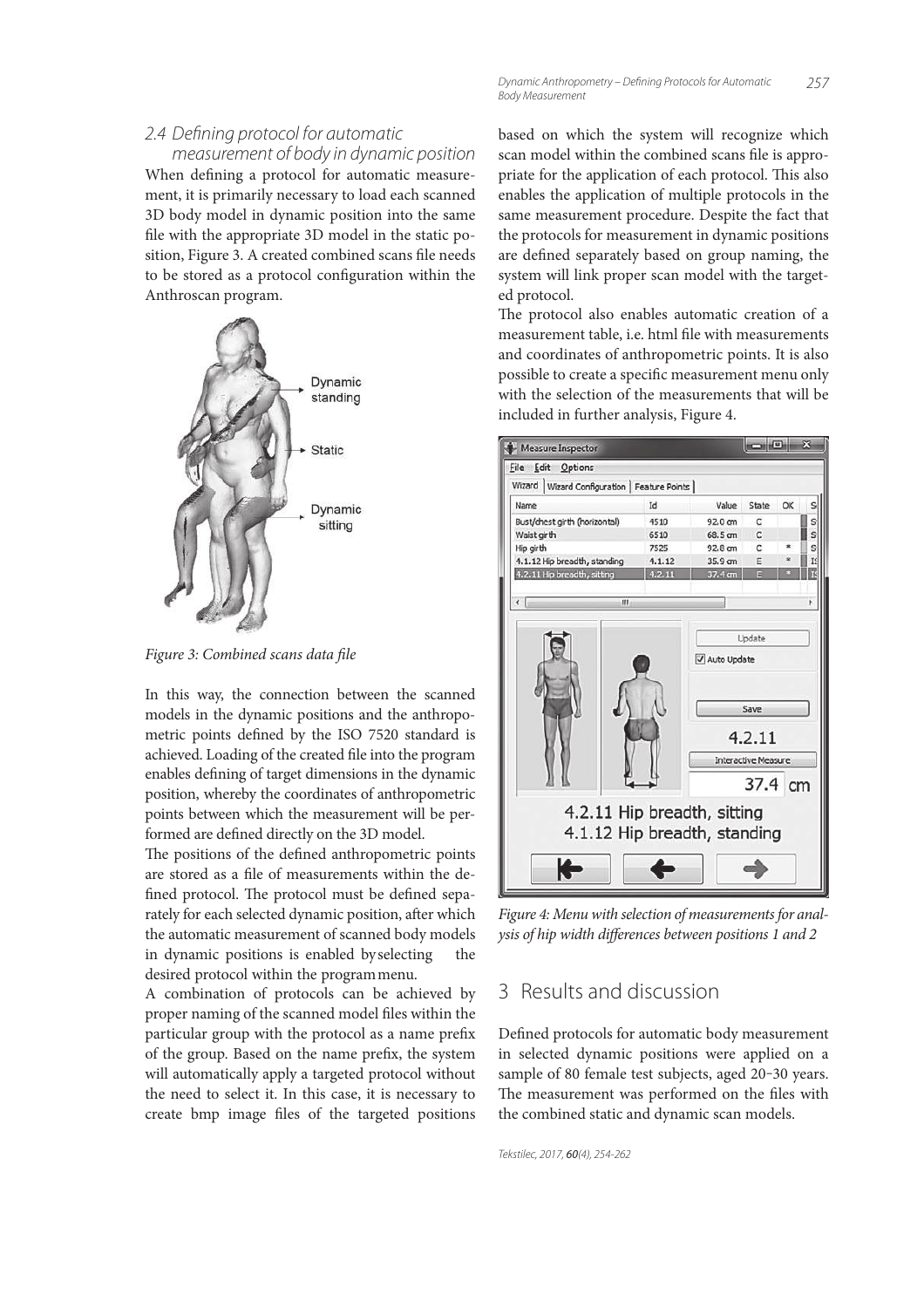| Definition of point                                                             | Position of point         | Definition of point                                                                            | Position of point          |
|---------------------------------------------------------------------------------|---------------------------|------------------------------------------------------------------------------------------------|----------------------------|
| Acromion – most<br>lateral point of the<br>lateral edge of the<br>scapula spine |                           | Axilla left - most<br>lateral point on the<br>left side of the torso<br>at mesosternal level   |                            |
|                                                                                 | $(0.515, -0.078, -0.164)$ |                                                                                                | (0.448, 0.041, 0.127)      |
| Crotch - distal part of<br>the inferior ramus of<br>the pubic bone              | $(-0.100, 0.031, 0.001)$  | Axilla right - most<br>lateral point on the<br>right side of the torso<br>at mesosternal level | $(0.401, -0.010, -0.159)$  |
| Scapula - the most<br>dorsal protuberance of<br>the torso                       | $(0.404, -0.136, 0.081)$  | Elbow - lowest bony<br>point of the bent<br>elbow                                              | $(0.159, -0.077, -0.185)$  |
| Eye - other corner of<br>the eye                                                | $(0.689, 0.066, -0.035)$  | Hip left - the most<br>lateral point on the<br>left side of the hip                            | $(-0.076, 0.004, 0.186)$   |
| Ilium - anterosuperior<br>iliac spine                                           | $(0.031, 0.082, -0.104)$  | Hip right - the most<br>lateral point on the<br>right side of the hip                          | $(-0.092, -0.006, -0.191)$ |
| Sternum - point on<br>the union of the third<br>and fourth sternebrae           |                           | Tibia - point on the<br>upper inside edge on<br>the proximal end of<br>the tibial bone         |                            |
| Venter - the most                                                               | $(0.304, 0.108, -0.058)$  |                                                                                                | $(-0.451, -0.039, -0.043)$ |
| ventral protuberance<br>of the torso                                            | (0.379, 0.135, 0.065)     | Vertex - highest level<br>of the head in the<br>midsagittal plane                              | $(0.820, -0.026, 0.014)$   |

Table 3: Definitions of position 1 measurement points with examples of points positions on body model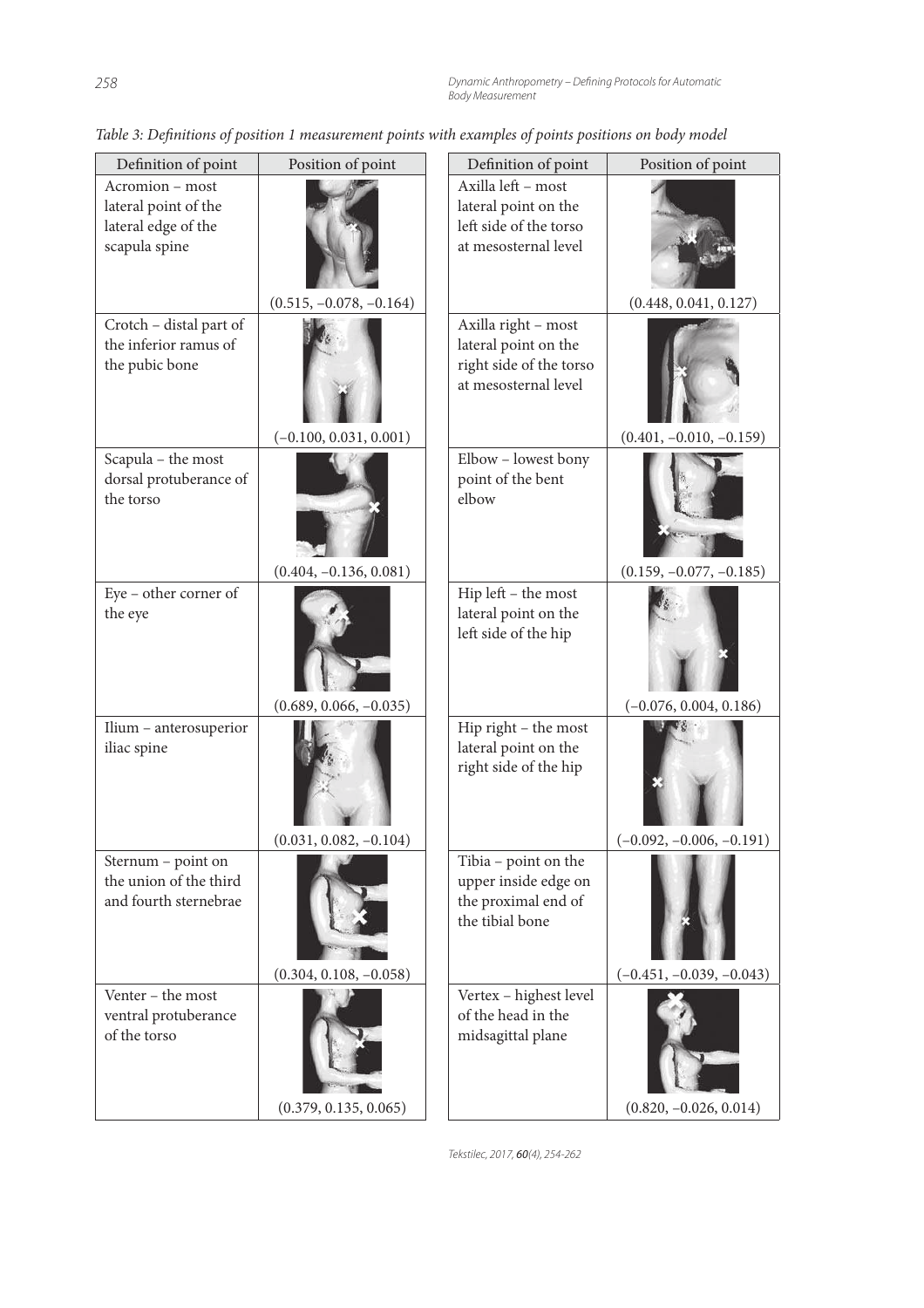| Definition of                                                                | Position of | Definition of                                                                                      | Position of | Definition of                                                                                                       | Position of |
|------------------------------------------------------------------------------|-------------|----------------------------------------------------------------------------------------------------|-------------|---------------------------------------------------------------------------------------------------------------------|-------------|
| point                                                                        | point       | point                                                                                              | point       | point                                                                                                               | point       |
| Abdomen-<br>front point at<br>maximum depth<br>of the abdomen                |             | Patella - highest<br>point of the<br>superior border<br>of the patella                             |             | Hip sitting left /<br>right - lateral<br>point of the<br>widest portion of<br>the hips, outer<br>point in back view |             |
| Buttock-<br>maximum<br>posterior<br>protrusion of the<br>buttock             |             | Sitting surface<br>level                                                                           |             | Elbow lateral left /<br>right - lateral<br>point of the elbow<br>region, outer<br>point in back view                |             |
| Deltoid left /<br>right - maximum<br>lateral protrusion<br>of deltoid muscle |             | Wrist - wrist<br>point on the<br>little finger side                                                |             | Breast point                                                                                                        |             |
| Elbow bottom -<br>lowest bony<br>point of the bent<br>elbow                  |             | Acromion left /<br>right - most<br>lateral point of<br>the lateral edge<br>of the scapula<br>spine |             | Neck left / right -<br>point between<br>neck and<br>shoulder, lies on<br>neck girth                                 |             |
| Fingertip-<br>middle finger                                                  |             | Cervicale -<br>prominent bone<br>at the base of the<br>neck (c7<br>vertebra)                       |             | Popliteus - lower<br>surface of the<br>thigh immediately<br>behind the knee                                         |             |
| Knee cap -<br>foremost point<br>of the knee cap                              |             | Elbow dorsal<br>left / right - back<br>of the upper arm<br>at the elbow                            |             | Thigh top $-$<br>highest point on<br>thigh                                                                          |             |
| Loin - back<br>point at the<br>maximum depth<br>of the abdomen               |             | Eye, sitting -<br>outer corner of<br>the eye                                                       |             | Vertex sitting -<br>highest level of<br>the head in the<br>midsagittal plane                                        |             |
| Neck ventral-<br>point just below                                            |             |                                                                                                    |             |                                                                                                                     |             |

the bulge at the thyroid cartilage

Table 4: Definitions of position 2 measurement points with examples of points positions on body model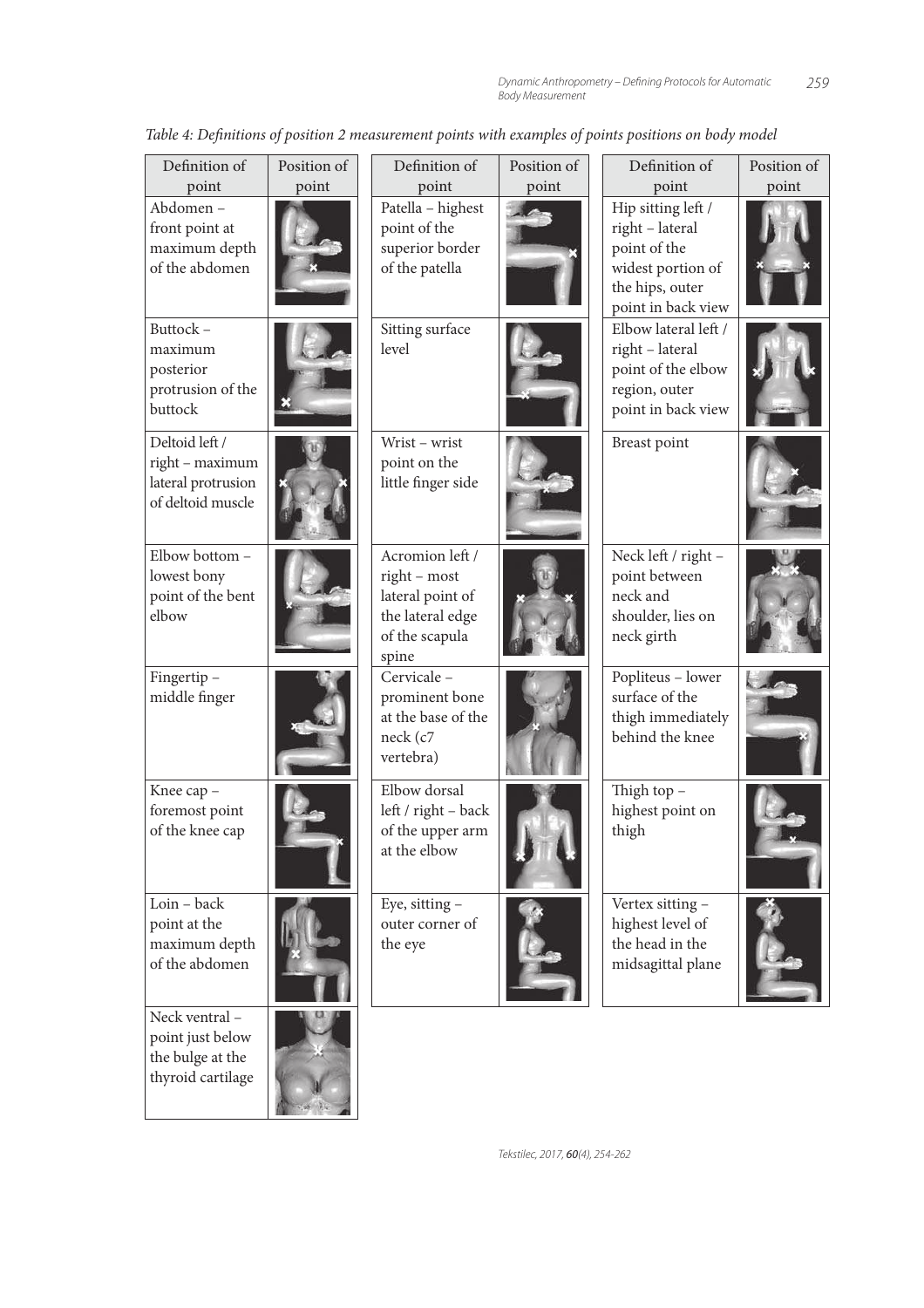Using the defined protocols, the coordinates of 14 characteristic measurement points on position 1, and 22 points coordinates of position 2 were obtained for every test subject and saved as a measurement .bmf file, Table 3 and Table 4. The measurement file enabled automatic measurement procedure between defined points according to the measurement list or in this case the customized measurement menu.

For this purpose, measurements selection was performed and a new measurements menu was created for analysis of the hip widths values between posture 1 and 2, Figure 4. Beside the hip width measurements in dynamic postures defined by the new protocols, the menu included basic body circumferences according to Standard. That way, testing of possibilities for combined measurements in both static and dynamic conditions was performed. Test subjects were grouped according to garment size, which was based on the breast girth measurement, to test the correlation between hip width changes and body size. The determined changes in hip widths are in the range from the 0.7 to 6.0 cm, Table 5.

Table 5: Measurements of hip widths with calculation of differences in values between position 1 and 2 and correlation of differences with garment size (breast girth) and hip girth value

| <b>GS</b> | <b>TS</b>   | <b>BG</b> | HG    | HW <sub>1</sub> | HW <sub>2</sub> | $\Delta$ HW |
|-----------|-------------|-----------|-------|-----------------|-----------------|-------------|
| 38        | $F_219$     | 87.2      | 85.8  | 32.9            | 36.5            | 3.6         |
|           | $F_223$     | 87.0      | 90.0  | 34.4            | 37.1            | 2.7         |
|           | $F_207$     | 88.0      | 95.4  | 37.4            | 40.6            | 3.2         |
|           | $F_229$     | 86.9      | 97.5  | 36.5            | 37.6            | 1.1         |
|           | $F_210$     | 86.8      | 100.2 | 38.3            | 42.8            | 4.5         |
|           | $F_216$     | 88.3      | 102.8 | 39.0            | 42.8            | 3.8         |
|           | $F_236$     | 92.0      | 92.8  | 35.9            | 37.4            | 1.5         |
|           | $F_221$     | 90.6      | 93.1  | 34.4            | 36.8            | 2.4         |
|           | $F_230$     | 91.5      | 93.6  | 36.3            | 39.9            | 3.6         |
|           | $F_226$     | 91.2      | 95.1  | 35.2            | 39.7            | 4.5         |
|           | $F_217$     | 90.5      | 97.9  | 37.9            | 38.6            | 0.7         |
|           | $F_237$     | 90.3      | 98.1  | 37.0            | 40.9            | 3.9         |
|           | $F_2$ 201   | 90.9      | 99.1  | 35.6            | 39.9            | 4.3         |
| $40\,$    | $F_304$     | 93.7      | 100.1 | 37.9            | 41.8            | 3.9         |
|           | $F_225$     | 90.2      | 100.9 | 37.9            | 43.3            | 5.4         |
|           | $F_214$     | 90.4      | 100.9 | 38.0            | 39.9            | 1.9         |
|           | $F_305$     | 92.4      | 102.2 | 40.0            | 42.4            | 2.4         |
|           | $F_208$     | 93.1      | 103.3 | 39.4            | 43.5            | 4.1         |
|           | $F_2$ 33    | 93.6      | 104.3 | 39.4            | 43.4            | 4.0         |
|           | $F_228$     | 92.9      | 106.5 | 40.8            | 44.1            | 3.3         |
| $42\,$    | F 209       | 94.6      | 93.8  | 36.4            | 42.4            | 6.0         |
|           | $F_213$     | 95.5      | 97.5  | 38.0            | 42.4            | 4.4         |
|           | $F_227$     | 94.2      | 101.1 | 40.3            | 41.3            | $1.0\,$     |
|           | $F_301$     | 97.1      | 103.3 | 38.5            | 43.8            | 5.3         |
|           | $F_232$     | 94.8      | 105.0 | 40.7            | 43.7            | 3.0         |
|           | $\mathbf r$ | 0.253     | 0.087 |                 |                 |             |

Legend: GS – garment size, TS – test subject, BG – breast girth, HG – hip girth, HW1 – hip width on position 1, HW2 – hip width on position 2,  $\Delta H W$  – difference in hip widths measurements on position 1 and position 2, r – correlation coefficient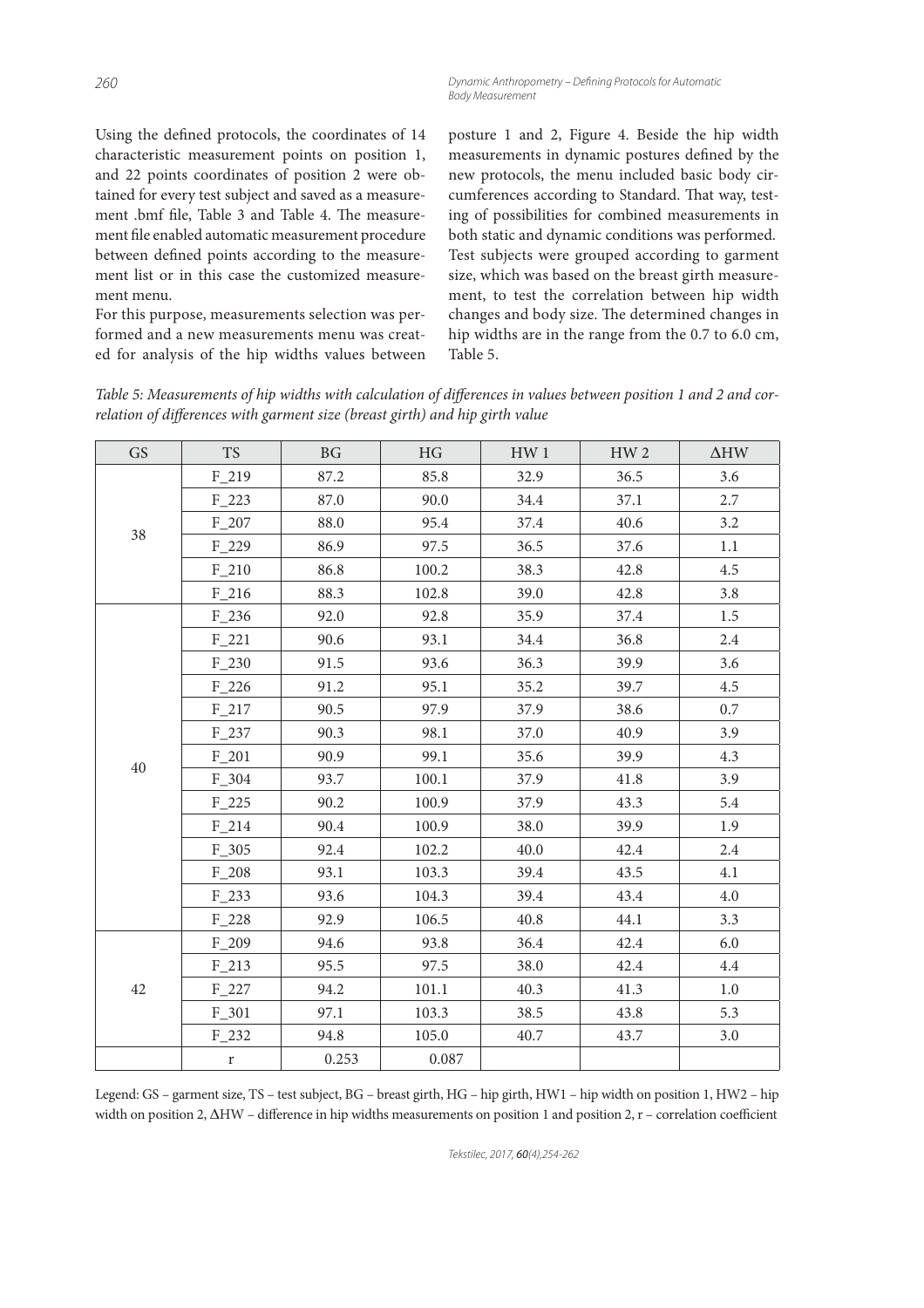The correlation analysis of the determined changes in hip width measurement showed very low correlation with breast girth, i.e. garment size and no correlation with hip girth, Figure 5 and Figure 6. This implies that hip measurement changes on different dynamic body positions cannot be predicted and classified using body size and body girths measurements, but the body morphology must be included in the analysis.



Figure 5: Correlation analysis between changes in hip girth measurements in positions 1 and 2 and breast girth (garment size)



Figure 6: Correlation analysis between changes in hip girth measurements in positions 1 and 2 and hip girth

# 4 Conclusion

The determined measurement values in dynamic positions are the starting point for the analysis of changes on characteristic body measurements which are affecting the clothing functionality and

fit. Dimensional body changes must be taken into consideration while designing and constructing a garment with high criteria for functionality such as protective and sports garments.

A dimensional change of body in dynamic positions is a complex issue that cannot be considered only from the aspect of basic anthropometric measurement, but the body morphology parameters must be taken into consideration.

Creating automatic measurement protocols for dynamic positions provides greater precision in defining positions of anthropometric points compared to manual processing of individual models. It reduces a measurer's mistake and is repeatable since the points are always positioned in the same way according to the measurement file defined within the protocol. This enables comparison of the obtained measurement results since the measurements are always taken in the same manner, providing the possibilities for complex studies of body dimensional changes in dynamic conditions.

#### Acknowledgment

This work has been fully supported by Croatian Science Foundation under the project number 3011 Application of mathematical modeling and intelligent algorithms in clothing construction.

## References

- 1. SIMMONS, Karla P., ISTOOK, Cynthia L. Body measurement techniques. Comparing 3D bodyscanning and anthropometric methods for apparel applications. Journal of Fashion Marketing and Management, 2003, **7**(3), 306‒332, doi: 10.1108/13612020310484852.
- 2. D'APUZZO, Nicola. Recent advances in 3D full body scanning with applications to fashion and apparel. In: 9th Conference on Optical 3D Measurement Techniques. Edited by A. Gruen and H. Kahmen. Vienna : 1-3 July 2009. Dostopno na svetovnem spletu: <http://www.hometrica.ch/ publ/2009\_optical3d.pdf>.
- 3. PETRAK, Slavenka, MAHNIC, Maja, UJEVIC, Darko. Research of 3D body models computer adjustment based on anthropometric data determined by laser 3D scanner. In: Proceedings of the 3rd International Conference on 3D Body Scanning Technologies. International Conference